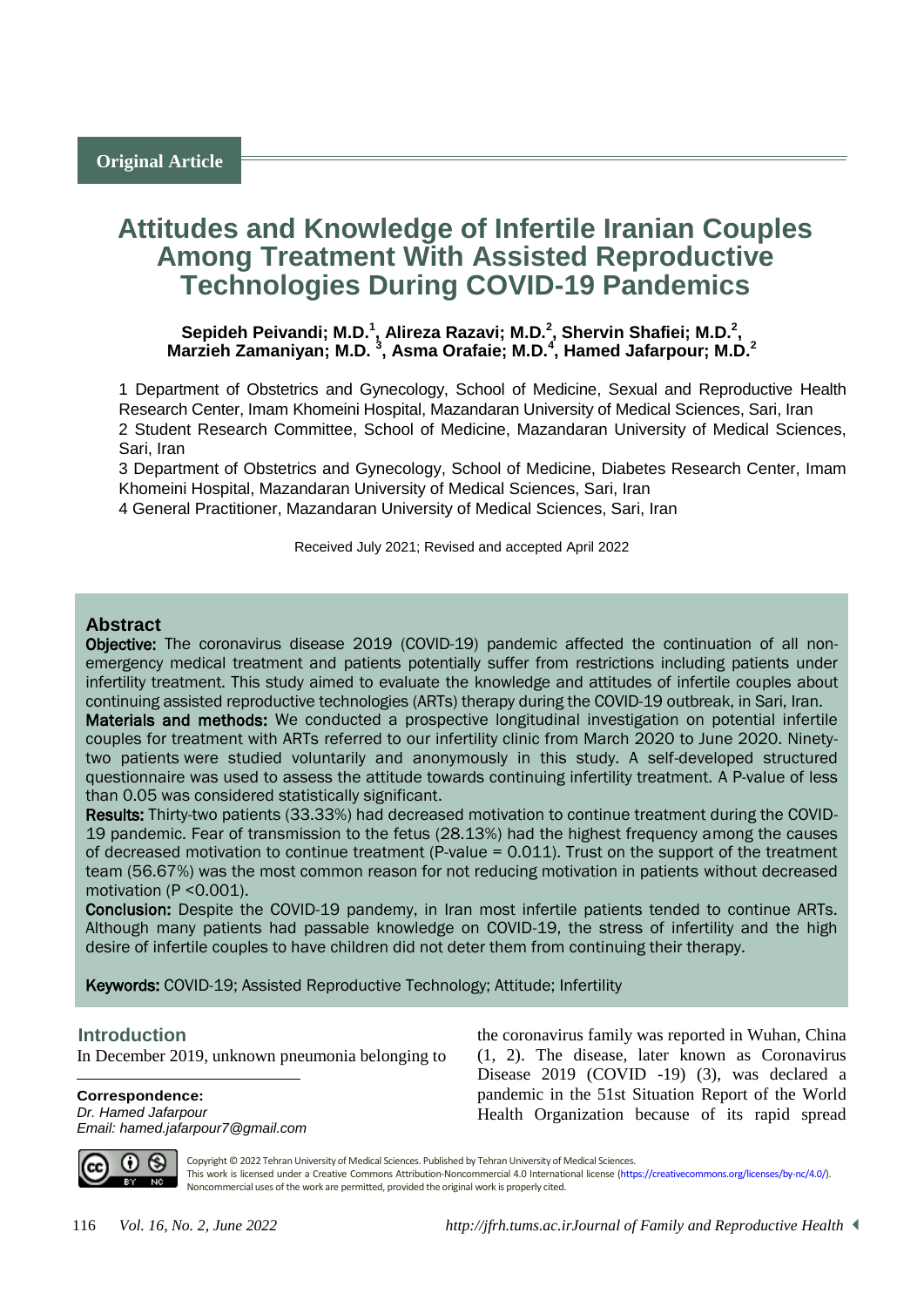(4, 5). The pandemic led to the lockdown of many cities and social distancing laws, as well as the cancelation of many unnecessary processes (6). Among infertility treatments, methods such as assisted reproductive technologies (ART) have the potential to put pressure on available resources to address the pandemic (6, 7). In addition, in vitro fertilization (IVF), for example, which accounts for 99% of ARTs (6), requires frequent visits to health centers for each IVF cycle, necessitating the use of personal protective equipment and increasing the risk of exposure to COVID -19 (7).

In March 2020, the American Society for Reproductive Medicine (ASRM) recommended stopping the start of new fertility treatment cycles, including ovulation induction, intrauterine insemination, IVF/embryo transfer (fresh and frozen), and non-urgent gamete cryopreservation (8). ASRM has stated that fertility services cannot be withheld ethically from individuals with chronic viral infections (8). Nevertheless, the desire of infertile couples to become pregnant and have children need not necessarily be lost due to a pandemic alone (7). However, in August 2020, ARSM announced that patients who wish to continue treatment can pursue treatment after counseling (9).

Infertility has a significant negative impact on women's mental health (10) and is considered an unpleasant experience (11). The diagnosis and treatment of infertility are known stressors that can cause significant psychological distress (12) and a range of other emotional reactions (13) such as anger, depression, anxiety, and feelings of worthlessness (11). All of these reactions may be worsened by the occurrence of the COVID -19 pandemic (14). Some studies of infertile couples in the COVID -19 pandemic have shown that feelings of helplessness were associated with greater distress after treatment interruption (P < 0.01). Higher self-control and perceptions of more social support were associated with less distress  $(p \le 0.01)$  (14). Factors such as occupation, income, longer time to conception, more time to rest at home after treatment, and shorter hospital waiting time were also associated with continued infertility treatment in this pandemic (7). While the social, ethical, and legal issues associated with ART are well documented around the world, including in Asia, many Iranians are unaware of the exact use of this technology (15). Due to the nature of treatment and pregnancy, objective measurement of psychological, social, emotional, and attitudinal effects

on couples using ART is limited (16). The aim of this study is to examine the attitudes and knowledge of these infertile Iranian couples about continuing ART treatment during the COVID -19 pandemic.

# **Materials and methods**

*Study design and participants:* This prospective longitudinal questionnaire study was conducted after the Ministry of Health's approval to start ARTs at Madar Infertility Subspecialty Clinic on potentially infertile couples who had approached our infertility clinic for treatment with ARTs from March 4, 2020 to June 20, 2020. The questionnaire was filled out in the clinic after the permission of the Ministry of Health to start ARTs. Couples were allowed to fill out questionnaires with each other and share opinions. Diagnostic testing for SARS-CoV-2 in individuals was performed by reverse transcriptasepolymerase chain reaction (RT -PCR) before enrollment. Forty-six infertile couples (92 participants) were screened voluntarily and anonymously in this study. All participants were included in the study by census method. All patients were individuals who had been on record for at least six months and whose treatment had been prescribed by a physician. This project was conducted by the Declaration of Helsinki of the World Medical Association and after approval by the Biomedical Research Ethics Committee of Mazandaran University of Medical Sciences (Ethical code: IR.MAZUMS.REC.1399.7903). All individuals with primary infertility as defined by WHO (17) and candidates for ART were included in the study. Patients who did not agree to participate in the study and those who tested positive for SARS-CoV-2 were excluded.

*Data collection:* Subjects were interviewed using a questionnaire prepared by a researcher. Illiterate subjects who could not answer the questionnaire were asked the questions orally and noted in the questionnaire. The questionnaire consisted of the following four parts: The first part contained demographic information and clinical characteristics, the second part contained medical records, the third part contained questions on the level of knowledge of coronavirus infection, and the fourth part contained questions on the attitude towards continuing infertility treatment. The scoring system was not intended for questionnaire questions. The validity of this questionnaire was assessed by three infertility specialists using Lavache method, to determine the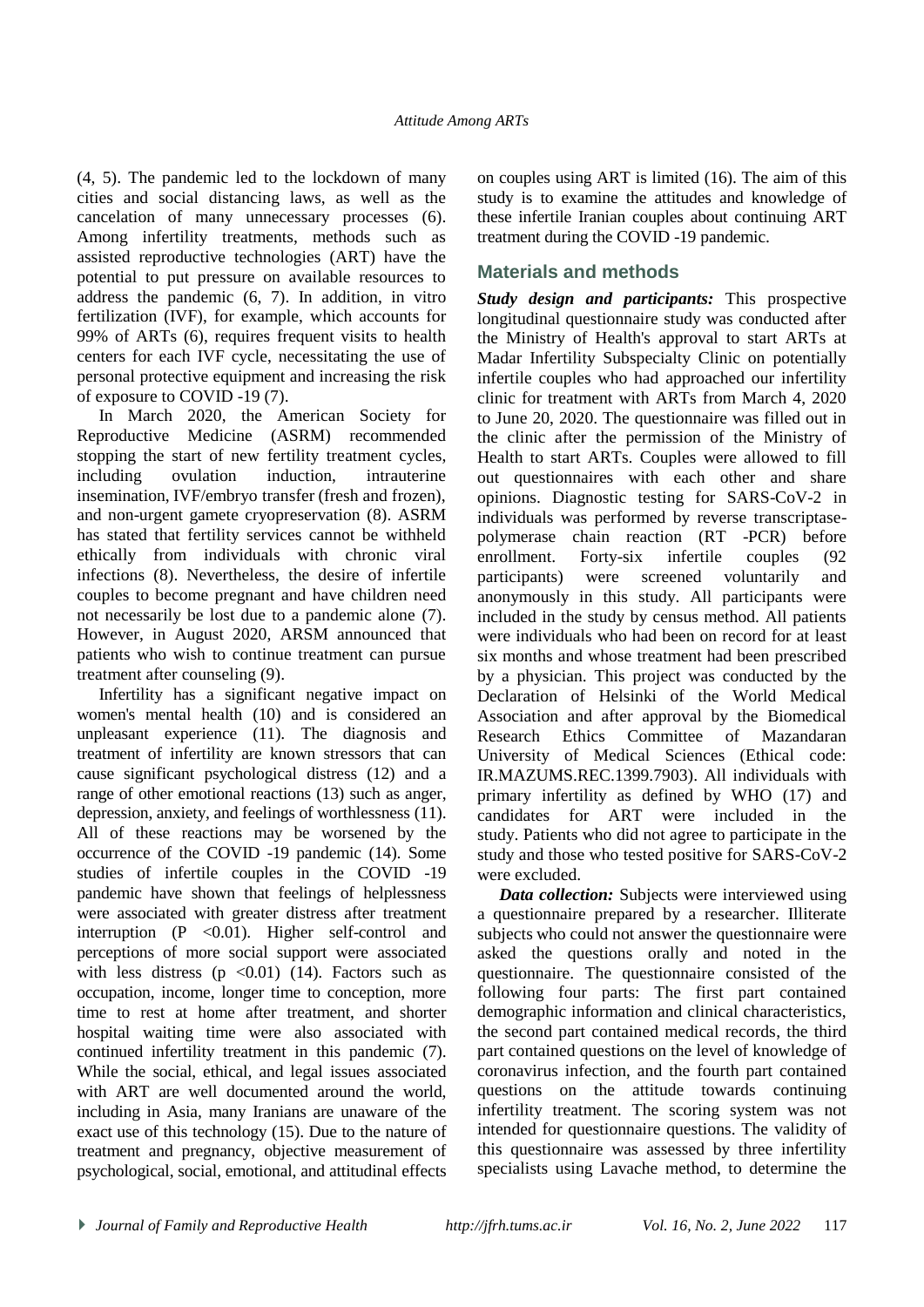content validity ratio, each question was evaluated based on a three-part spectrum in terms of necessity. (Necessary, useful but not necessary, not necessary); Also, to determine the content validity index, each question was evaluated based on three criteria: relevance (relationship of the question with the criterion), simplicity (conciseness and usefulness of the item), and clarity. To perform the reliability process, a questionnaire was administered to 20 participants and confirmed with a Cronbach's alpha of 0.78.

*Statistical analysis:* The mean ± standard deviation (SD) was used to describe the quantitative data, and the frequency and percentage were used for the qualitative data. The Kolmogorov-Smirnov test was used to assess the normality of the variables. The one-sample t-test, chi-square test, and Fisher's exact test were used to compare the results of the two groups. A P-value of less than 0.05 was considered statistically significant. Data were analyzed using Statistical Package for the Social Sciences (SPSS) version 26 software.

# **Results**

A total of 92 patients (46 couples) were included. The mean  $\pm$  SD age was  $35.51\pm5.51$  years with a minimum age of 22 and a maximum age of 50 years. The mean  $\pm$  SD of men  $(37.35\pm5.24)$  was significantly higher than women  $(33.67\pm5.18)$ (P-value=0.001). The demographic characteristics of the patients are shown in Table 1.

Most women had no previous pregnancy, delivery or abortion (P-value  $< 0.001$ ). None of the individuals had a history of stillbirth. Four and 11 couples had a history of successful and unsuccessful infertility treatment respectively. Fifteen couples had a history of infertility treatment. The treatment modalities used by 15 couples with a history of treatment included intrauterine insemination (IUI) (66.67%), embryo transfer (86.66%) and follicular aspiration (40.00%). Only two patients (2.17%) experienced symptoms of COVID -19 and none of them were hospitalized and recovered completely.

Sunburst chart of answers to questions of level of knowledge is abstracted in Figure 1 and Table 2 shows the frequency of responses to the patient knowledge questionnaire. The most common method of obtaining information was radio and television (43.48%) (P-value  $< 0.001$ ). The majority of the individuals selected the use of a mask (55.43%) as the most effective preventive measure  $(P-value < 0.001)$ .

| <b>Variables</b>                           |              | P-value        |
|--------------------------------------------|--------------|----------------|
| Age, Mean (SD), years                      |              |                |
| Man                                        | 37.35 (5.24) | 0.001          |
| Women                                      | 33.67 (5.18) |                |
| Level of Education, N (%)                  |              |                |
| <b>Illiterate</b>                          | 2(2.17)      | ${}_{< 0.001}$ |
| Less than diploma and diploma              | 28 (30.43)   |                |
| <b>Bachelor</b>                            | 45 (48.91)   |                |
| Masters up                                 | 17 (18.48)   |                |
| Living area, $N$ $(\%)$                    |              |                |
| Urban area                                 | 72 (78.26)   | < 0.001        |
| Rural area                                 | 20 (21.74)   |                |
| Occupation, $N$ (%)                        |              |                |
| Unemployed                                 | 29 (31.52)   | 0.001          |
| University student                         | 12(13.04)    |                |
| With a fixed income                        | 32 (34.78)   |                |
| No fixed income                            | 19(20.65)    |                |
| Monthly income, $N$ $(\%)$ , Million rials |              |                |
| Less than 20                               | 35 (38.04)   | < 0.001        |
| 20                                         | 24 (26.09)   |                |
| 20 to 50                                   | 24 (26.09)   |                |
| More than 5                                | 9(9.78)      |                |
| Religion, $N$ $(\%)$                       |              |                |
| Muslim-Shia                                | 89 (96.74)   | < 0.001        |
| Muslim-Sunni                               | 3(3.26)      |                |
| Underlying disease, N (%)                  |              |                |
| Diabetes mellitus                          | 4 (4.34)     | < 0.001        |
| Hypertension                               | 2(2.17)      |                |

**Table 1:** Frequency of demographic characteristics

Thirty-two patients (33.33%) had the lower motivation to continue treatment during COVID -19 pandemic. Fear of fetal transmission (28.13%) was the most common reason for decreased motivation to continue treatment (P-value  $= 0.011$ ).



**Figure 1:** Sunburst chart of answers to questions of level of knowledge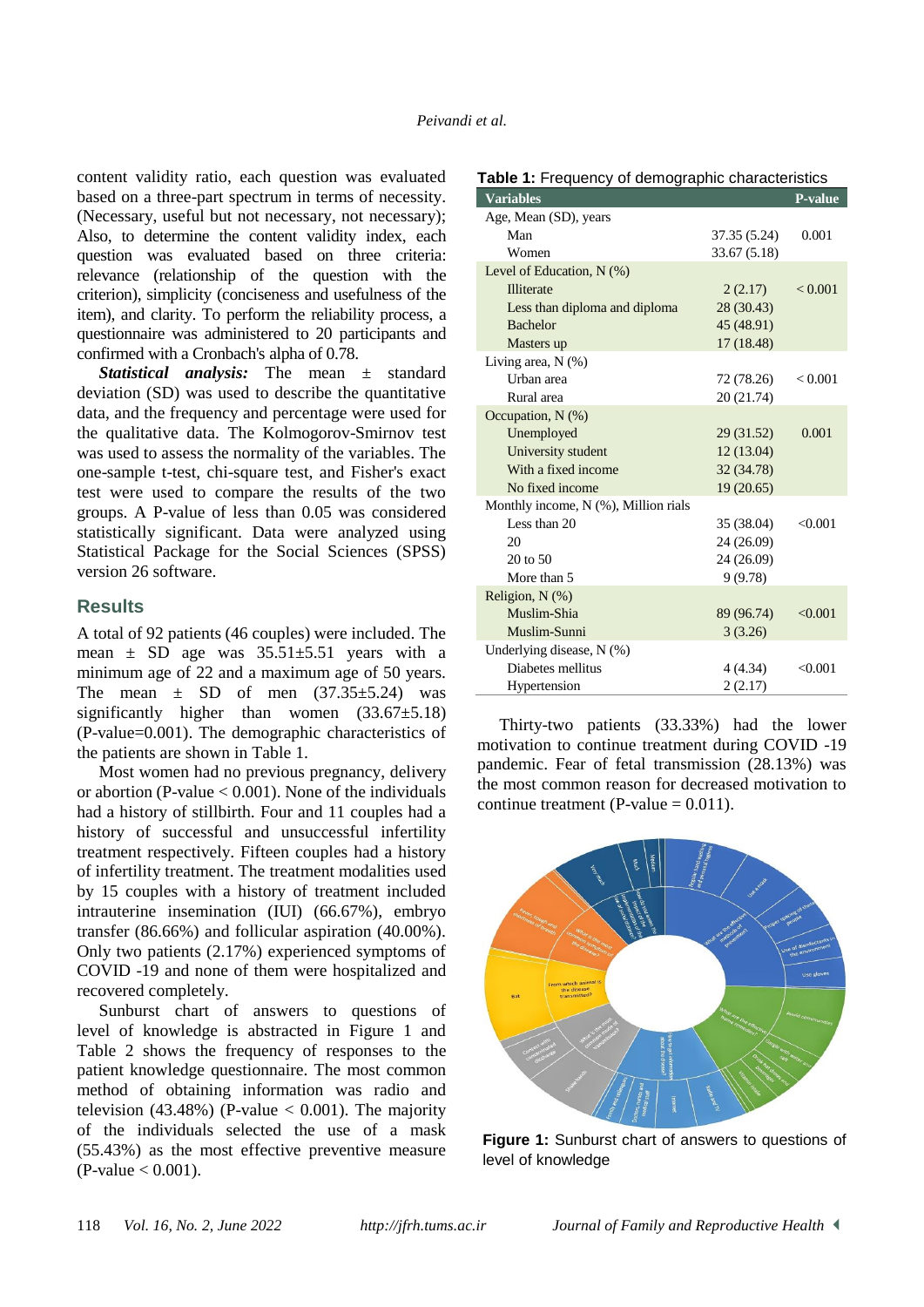#### *Attitude Among ARTs*

| <b>Questions/Answers</b>                                                          | Frequency (%) | P-value |
|-----------------------------------------------------------------------------------|---------------|---------|
| How to get information about the disease?                                         |               | < 0.001 |
| Radio and TV                                                                      | 40 (43.48)    |         |
| Newspaper                                                                         | 3(3.26)       |         |
| Internet                                                                          | 33 (35.87)    |         |
| Family and colleagues                                                             | 20 (21.74)    |         |
| Doctors, nurses and medical staff                                                 | 28 (30.43)    |         |
| What is the most common symptom of the disease?                                   |               | < 0.001 |
| Fever, cough and shortness of breath                                              | 82 (89.13)    |         |
| Myocardial infarction, fever and seizures                                         | 2(2.17)       |         |
| I do not know                                                                     | 8(8.70)       |         |
| What is the most common mode of transmission?                                     |               | < 0.001 |
| Shake hands                                                                       | 59 (64.13)    |         |
| Contact with contaminated discharge                                               | 36(39.13)     |         |
| I do not know                                                                     | 8 (8.70)      |         |
| From which animal is the disease transmitted?                                     |               | < 0.001 |
| <b>B</b> at                                                                       | 85 (92.39)    |         |
| Mosquito                                                                          | 1(1.09)       |         |
| Dogs and cats                                                                     | 6(6.52)       |         |
| What are the effective methods of prevention?                                     |               | < 0.001 |
| Use a mask                                                                        | 51 (55.43)    |         |
| Use gloves                                                                        | 30(32.61)     |         |
| Use of disinfectants in the environment                                           | 33 (35.87)    |         |
| Consumption of antibiotics                                                        | 2(2.17)       |         |
| Proper spacing of these people                                                    | 43 (46.74)    |         |
| Regular hand washing and personal hygiene                                         | 66 (71.74)    |         |
| What are the effective home remedies?                                             |               | < 0.001 |
| Gargle with water and salt                                                        | 28 (30.43)    |         |
| Vitamin intake                                                                    | 21 (22.83)    |         |
| Drink hot drinks and beverages                                                    | 22 (23.91)    |         |
| Eat in the environment                                                            | 5(5.43)       |         |
| Avoid communities                                                                 | 69 (75.00)    |         |
| None                                                                              | 3(3.26)       |         |
| What is the correct hand washing time?                                            |               | < 0.001 |
| 20 seconds                                                                        | 58 (63.04)    |         |
| 30 seconds                                                                        | 20(21.74)     |         |
| 40 to 60 seconds                                                                  | 14 (15.22)    |         |
| How do you assess the impact of the implementation of the law of social distance? |               | < 0.001 |
| Very much                                                                         | 55 (59.78)    |         |
| Much                                                                              | 20(21.74)     |         |
| medium                                                                            | 12(13.04)     |         |
| Low                                                                               | 5(5.43)       |         |

**Table 2:** Frequency of answers to questions of the level of knowledge

Confidence in the support of the treatment team (56.67%) was the most common reason for not decreasing motivation in patients without decreased motivation (P-value  $< 0.001$ ) (Table 3).

The majority of patients had a very high or high propensity (65.22%) to continue or start treatment during the pandemic COVID -19. Most of the people had an average fear of getting infected (39.13%). Fear of getting sick by being in the treatment

environment was moderate for most people (39.13%). Fear of adverse effects of coronavirus on pregnancy (35.87%) was also moderate in most people (Figure 2). Examination of the association between patient demographic variables and decreased motivation showed that age, educational level, place of residence, occupation, income, religion and history of underlying disease were not significantly associated with decreased motivation in patients (P-value  $> 0.05$ ).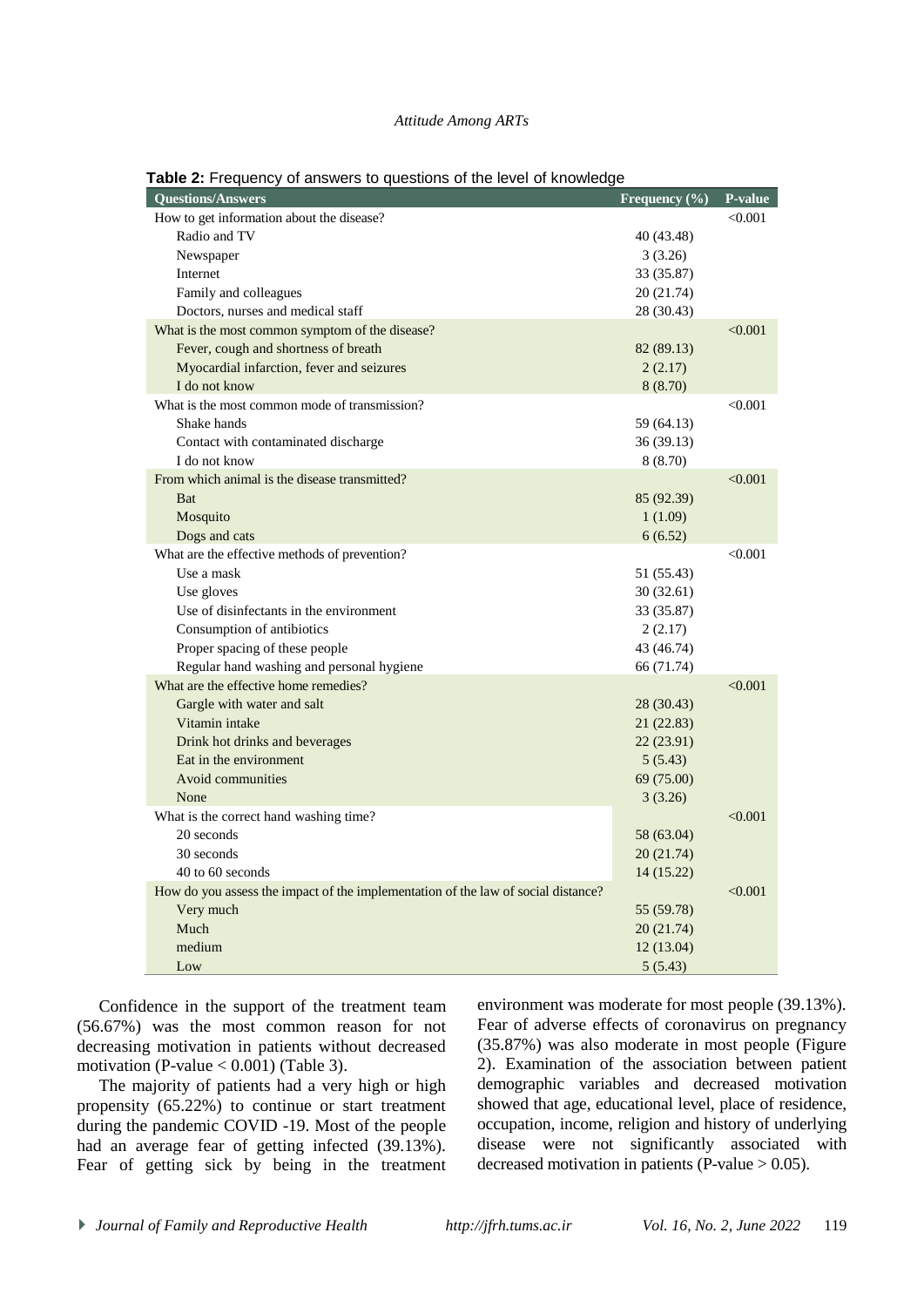#### *Peivandi et al.*

| <b>Decreased motivation</b> | <b>Causes</b>                                                                | Frequency $(\% )$ | <b>P-value</b> |
|-----------------------------|------------------------------------------------------------------------------|-------------------|----------------|
| Yes $(n=32)$                | Fear of transmitting the disease to the fetus                                | 9(28.13)          | 0.011          |
|                             | Fear of getting infected during treatment                                    | 7(21.88)          |                |
|                             | Fear of the negative effect of the virus on the outcome of pregnancy         | 4(12.50)          |                |
|                             | Fear of unknown effects of the virus in pregnancy                            | 5(15.63)          |                |
|                             | Fear of transmitting the disease                                             | 7(21.88)          |                |
| No $(n=60)$                 | Desire to have children even if there is a risk of transmission of infection | 10(16.67)         | < 0.001        |
|                             | Time limit for treatment                                                     | 16(26.67)         |                |
|                             | Trust the support of the treatment team                                      | 34 (56.67)        |                |

**Table 3:** Frequency (%) of causes of decreased motivation to continue infertility treatment in patients during the COVID-10 pandemic

### **Discussion**

To our knowledge, this cross-sectional study is the first to examine the attitudes and knowledge of infertile couples, treatment candidates about continuing treatment during the COVID -19 pandemic in Iran. The level of knowledge of infertile couples and their ability to respond comprehensively to COVID -19 are rather limited in their communities (18). In this study, albeit the propensity to treat infertility with ARTs was expected to decrease due to the COVID-19 pandemic, most patients chose to proceed with treatment. Trust in therapy team support was the main motive for those who desired to hang on treating. The majority of patients who decided to leave treatment had the idea of transmitting the disease to the fetus or becoming infected in medical centers. The time limit of infertility treatment played a key role in this decision.

In this survey, there was no significant association between sociocultural status and lower motivation. We were unable to arrive at this resolution on a significant relationship between socio-cultural status and motivation. However, in an online survey using a

40-item questionnaire in Vietnam, socioeconomic factors such as occupation, working conditions, and income before the epidemic were associated with continued infertility treatment (7). These findings underscore the fact that expansive, multifaceted factors are critical in the decision for and adoption of infertility treatments in the COVID -19 outbreak. Although, demographic variables were not significantly associated with decreased motivation, many studies have shown the undeniable effect of demographic variables on motivation (19, 20).

In a descriptive cross-sectional study enrolled in Pakistan, the role of social media in people's attitudes about COVID-19 was well embossed. Awareness was significantly associated with attitudes, anxiety, depression, and stress, and the deep-rooted effect of social media on individuals' attitudes toward the disease was shown (20). We featured this well in our evaluation. Most of the individuals in the current study had a decent knowledge of COVID-19 and regularly received their data from social media, especially radio and television.



**Figure 2:** Frequency of attitude level factors of coronavirus infection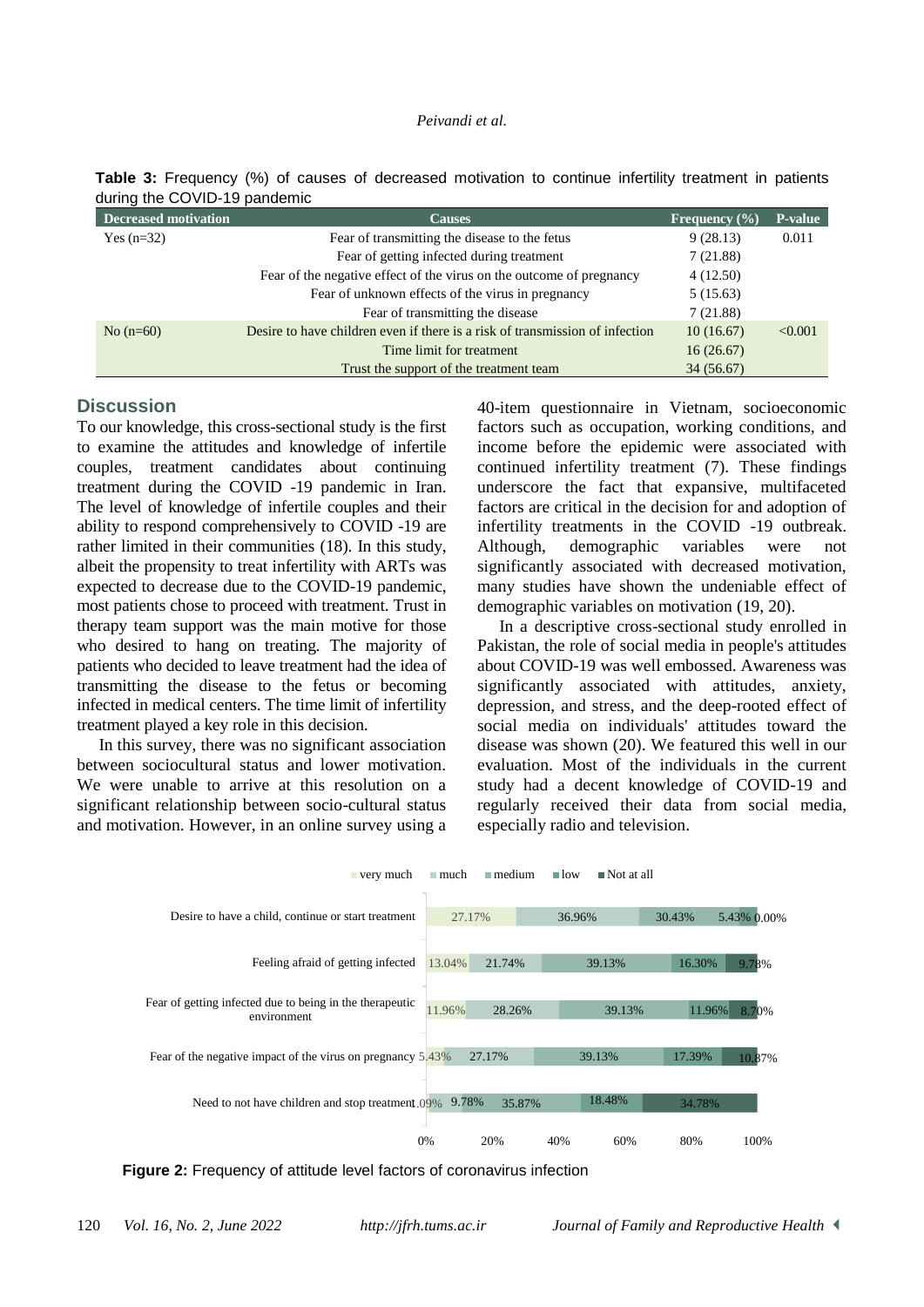Given the high cost of ART, the need for longterm treatment for some couples, and the lack of infertility treatment facilities in all cities and the need for travel, it can be argued that financial considerations may influence couples' attitudes toward starting or continuing treatment (15). Notwithstanding, our outcomes showed albeit many couples earned under \$100, they were ready to begin or proceed with treatment.

IUI and embryo transfer are relatively simple, common, and safe procedures, and the risk of severe complications is low (21, 22). In this study, most patients tended to perform and continue their treatment by IUI despite the fear of the COVID -19 pandemic.

Diagnosis and treatment of infertility cause stress in infertile individuals. Social support, defined as the amount of kindness, help, and attention from family members, friends, and others (23), may play an important role in the development of stress and its management (24). As medical team support is also part of social support in our study, it can be explained why more than half of the patients who had opted for treatment cited support from the treatment team as the most significant reason to treat.

In an investigation of 500 infertility patients in New York, around 82% of patients were ready to begin ARTs with endocrinologist counseling (25). These outcomes and our results show the high inclination of infertile couples to treat and have babies notwithstanding the COVID-19 pandemic and feature the way that barrenness stress dramatically affects proceeding with ARTs (26).

Lack of counseling time in the clinic and the lack of psychological support were rated as inadequate by health care providers. Indeed, a clinic's busy schedule makes it difficult to provide information and psychological support to outpatients (27). Research has shown that health professional supports are exceptionally successful in diminishing the stress and anxiety of people with infertility (28).

Evidence suggests that a social distance of 1 m is associated with a reduction in infection transmission risk of more than 80% (29). In the present study, almost two-thirds of patients considered the social distance to be an effective preventive measure COVID -19. However, some previous studies have shown that observing social distance can lead to increased stress because individuals feel they have less social support (14). Therefore, it can be speculated why in our patients, despite the fact that most of them believed in maintaining social distance, the fear of contracting COVID -19 in medical centers was only moderate.

Recent studies have reported that the risk of vertical transmission of SARS-CoV-2 in the third trimester is about 3.2% (30). However, transmission of SARS-CoV-2 via sexual secretions and vertically is still under investigation (1). According to the Health Belief Model, because healthy and young infertile individuals are at lower risk for COVID -19 complications, less concern and less willingness to prevent is expected (31). This appears patients who wanted to continue or start infertility treatment opted for fertility treatment before the COVID -19 pandemic despite the obstacles associated with this procedure (14).

In our patients, about 24% experienced unsuccessful infertility treatment. In some reports, unsuccessful infertility treatment resulted not only in immediate heart failure and shock but also in longterm psychological trauma. In these surveys, pregnant women reported that they suffered from severe anxiety due to previous unsuccessful IVF attempts (32, 33).

A notable point in our study was that almost a few patients without the decreased motivation had a desire to have a child, even if there was a risk of transmission. A recent study has shown that the knowledge gap in infertile women in the pandemic of infectious diseases causes a difference in their attitude in choosing the type of treatment and its continuation (34).

The sample size of our study was small. Another limitation was the use of a questionnaire, which may prevent the expression of deep feelings. Using interviews to gather information from a couple in person allows researchers to examine dual relationships between couples. Studying a more homogeneous group allows researchers to gain a deeper understanding of the cultural context and its impact on infertile couples' attitudes toward continuing treatment. Studies comparing the differences between infertile couples in different cultural groups in Iran may be helpful in the future. Therefore, the results of this study cannot be generalized to all people using ART or to all regions of Iran, although they may be applicable in similar settings. Future research with larger samples is needed to consider other factors that may influence the experiences of infertile couples and to reach appropriate conclusions.

# **Conclusion**

In this study, most patients had an acceptable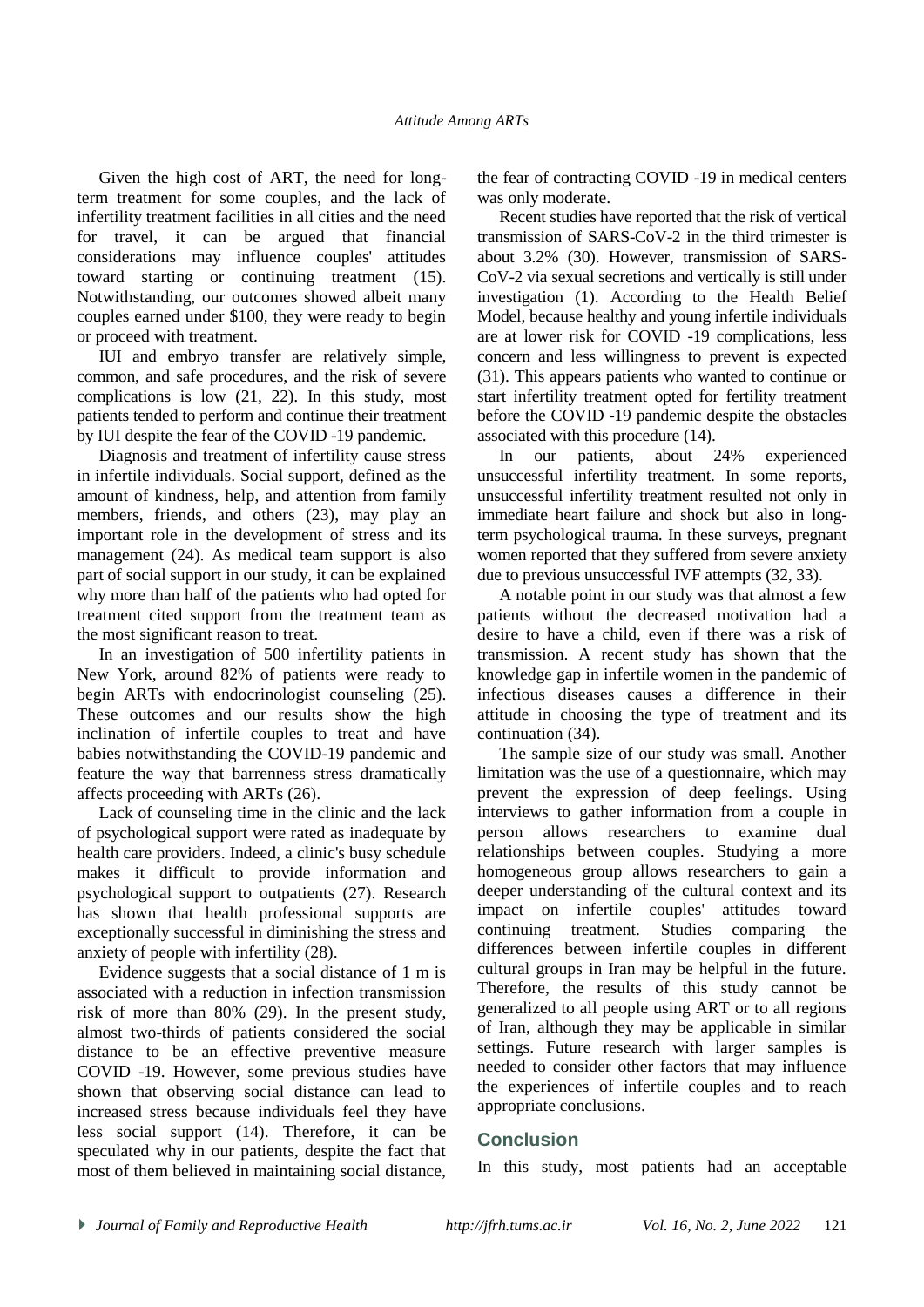knowledge of COVID -19 and its transmission risk in medical centers. However, most individuals desired to continue ART in this pandemic.

# **Conflict of Interests**

Authors have no conflict of interests.

# **Acknowledgments**

Special thanks to the Sexual and Reproductive Health Research Center of Imam Khomeini Hospital and the Student Research Committee of Mazandaran University of Medical Sciences for supporting to project.

# **References**

- 1. Razavi A, Davoodi L, Shojaei L, Jafarpour H. COVID-19 in children: a narrative review. Open Access Macedonian J Med Sci 2020; 8: 23-31.
- 2. Davoodi L, Oladi Z, Jafarpour H, Zakariaei Z, Soleymani E, Razavi A. A 33-year-old man with COVID-19 presented with subacute thyroiditis: A rare case report and literature review. New Microbes New Infect 2021; 41: 100871.
- 3. Davoodi L, Jafarpour H, Oladi Z, Zakariaei Z, Tabarestani M, Ahmadi BM, et al. Atorvastatin therapy in COVID-19 adult inpatients: A double-blind, randomized controlled trial. Int J Cardiol Heart Vasc 2021; 36: 100875.
- 4. Davoodi L, Jafarpour H, Taghavi M, Razavi A. COVID-19 Presented With Deep Vein Thrombosis: An Unusual Presenting. J Investig Med High Impact Case Rep 2020; 8: 2324709620931239.
- 5. Davoodi L, Jafarpour H, Kazeminejad A, Soleymani E, Akbari Z, Razavi A. Hydroxychloroquine-induced Stevens–Johnson syndrome in COVID-19: a rare case report. Oxford Med Case Reports 2020; 2020: omaa042.
- 6. Sullivan EA, Zegers-Hochschild F, Mansour R, Ishihara O, de Mouzon J, Nygren KG, et al. International Committee for Monitoring Assisted Reproductive Technologies (ICMART) world report: assisted reproductive technology 2004. Hum Reprod 2013; 28: 1375-90.
- 7. Vuong, LN, Ho, VN, Pham, TD, et al. (2020) Fertility and Sterility Dialog. Attitudes to infertility work-up and treatment during the COVID-19 pandemic: Survey of couples from Vietnam. Available at: https://www.fertstertdialog.com/posts/attitudes-toinfertility-work-up-and-treatment-during-the-covid-19 pandemic-survey-of-couples-from-vietnam (accessed 6 May 2021).
- 8. Rasmussen SA, Smulian JC, Lednicky JA, Wen TS,

Jamieson DJ. Coronavirus disease 2019 (COVID-19) and pregnancy: what obstetricians need to know. Am J Obstet Gynecol 2020; 222: 415-26.

- 9. Rodriguez‐Wallberg KA, Wikander I. A global recommendation for restrictive provision of fertility treatments during the COVID‐19 pandemic. Acta Obstet Gynecol Scand 2020; 99: 569-70.
- 10. Maroufizadeh S, Karimi E, Vesali S, Omani Samani R. Anxiety and depression after failure of assisted reproductive treatment among patients experiencing infertility. Int J Gynaecol Obstet 2015; 130: 253-6.
- 11. Greil AL, Slauson‐Blevins K, McQuillan J. The experience of infertility: a review of recent literature. Sociol Health Illn 2010; 32: 140-62.
- 12. Verhaak CM, Smeenk JM, Nahuis MJ, Kremer JA, Braat DD. Long-term psychological adjustment to IVF/ICSI treatment in women. Hum Reprod 2007; 22: 305-8.
- 13.Cassidy T, Sintrovani P. Motives for parenthood, psychosocial factors and health in women undergoing IVF. [Journal of Reproductive](https://www.tandfonline.com/journals/cjri20) and Infant Psychology 2008; 26: 4-17.
- 14. Ben-Kimhy R, Youngster M, Medina-Artom TR, Avraham S, Gat I, Marom Haham L, et al. Fertility patients under COVID-19: attitudes, perceptions and psychological reactions. Hum Reprod 2020; 35: 2774-83.
- 15. Afshani SA, Abdoli AM, Hashempour M, Baghbeheshti M, Zolfaghari M. The attitudes of infertile couples towards assisted reproductive techniques in Yazd, Iran: A cross sectional study in 2014. Int J Reprod Biomed 2016; 14: 761-8.
- 16. El Kissi Y, Romdhane AB, Hidar S, Bannour S, Ayoubi Idrissi K, Khairi H, et al. General psychopathology, anxiety, depression and self-esteem in couples undergoing infertility treatment: a comparative study between men and women. Eur J Obstet Gynecol Reprod Biol 2013; 167: 185-9.
- 17. Vaiarelli A, Bulletti C, Cimadomo D, Borini A, Alviggi C, Ajossa S, et al. COVID-19 and ART: the view of the Italian Society of Fertility and Sterility and Reproductive Medicine. Reprod Biomed Online 2020; 40: 755-9.
- 18. Szalma I, Bitó T. Knowledge and attitudes about assisted reproductive technology: Findings from a Hungarian online survey. Reprod Biomed Soc Online 2021; 13: 75-84.
- 19. Rizwan M, Ahmad T, Qi X, Murad MA, Baig M, Sagga AK, et al. Social Media Use, Psychological Distress and Knowledge, Attitude, and Practices Regarding the COVID-19 Among a Sample of the Population of Pakistan. Front Med (Lausanne) 2021; 8: 754121.